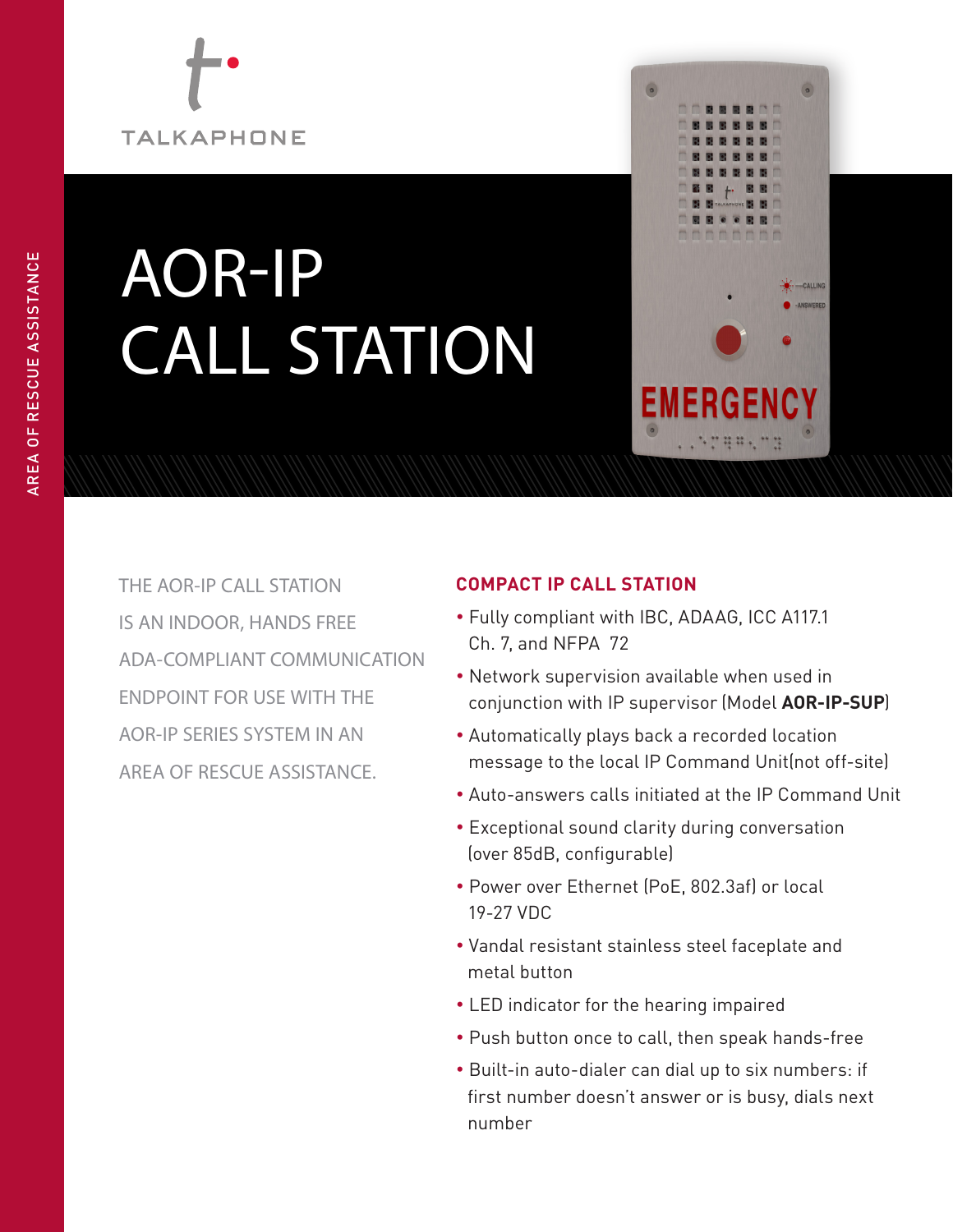#### **Specifications**

| <b>Construction:</b>          | 0.09" (2.2mm) #4 brushed 304 stainless steel faceplate                                                                                           |
|-------------------------------|--------------------------------------------------------------------------------------------------------------------------------------------------|
| <b>Operating Temperature:</b> | -40°F to +158°F (-40°C to +70°C)                                                                                                                 |
| <b>Relative Humidity:</b>     | Up to 95% non-condensing                                                                                                                         |
| <b>Protection:</b>            | Indoor rated                                                                                                                                     |
| <b>Communication:</b>         | Full duplex two-way hands-free communication                                                                                                     |
|                               | Power over Ethernet, IEEE 802.3af, Class 0                                                                                                       |
| Power:                        | Local power 19-27 VDC, Idle 4W, Max. 8W                                                                                                          |
|                               | <b>IMPORTANT:</b> Must include a battery backup system in the event of power loss.                                                               |
| Network:                      | 10/100 BaseTX Ethernet, RJ45 connectors, Cat5e or better                                                                                         |
| <b>IP Protocols:</b>          | IPv4, TCP, UDP, HTTPS, TFTP, RTP, RTCP, DHCP, SIP                                                                                                |
| <b>LAN Protocols:</b>         | Power over Ethernet (IEEE 802.3af), VLAN (IEEE 802.1 pg), Network Access Control (IEEE 802.1 x), STP<br>(IEEE 802.1 d), RSTP (IEEE 802.1 d-2004) |
| Programming:                  | Non-volatile flash memory programming and configuration through Web GUI                                                                          |
| <b>IP Address Assignment:</b> | Configurable for static IP address or DHCP                                                                                                       |
| <b>Warranty:</b>              | 2-year limited warranty                                                                                                                          |

## **Configurations**



#### **Flush Mount Configuration**

| Model:                               | AOR-IP-CSE-FM                                 |
|--------------------------------------|-----------------------------------------------|
| Dimensions $(W \times H \times D)$ : | 4.75 x 8.23 x 2.75 in.<br>(121 x 209 x 70 mm) |
| Weight:                              | 5.5 lbs. (2.5 kg)                             |



#### **Surface Mount Configuration**

| Model:                  | AOR-IP-CSE-SM                                                                 |
|-------------------------|-------------------------------------------------------------------------------|
| Dimensions (W x H x D): | $5.50 \times 8.38 \times 2.75$ in.<br>$(140 \times 213 \times 70 \text{ mm})$ |
| Weight:                 | 6.0 lbs. (2.7 kg)                                                             |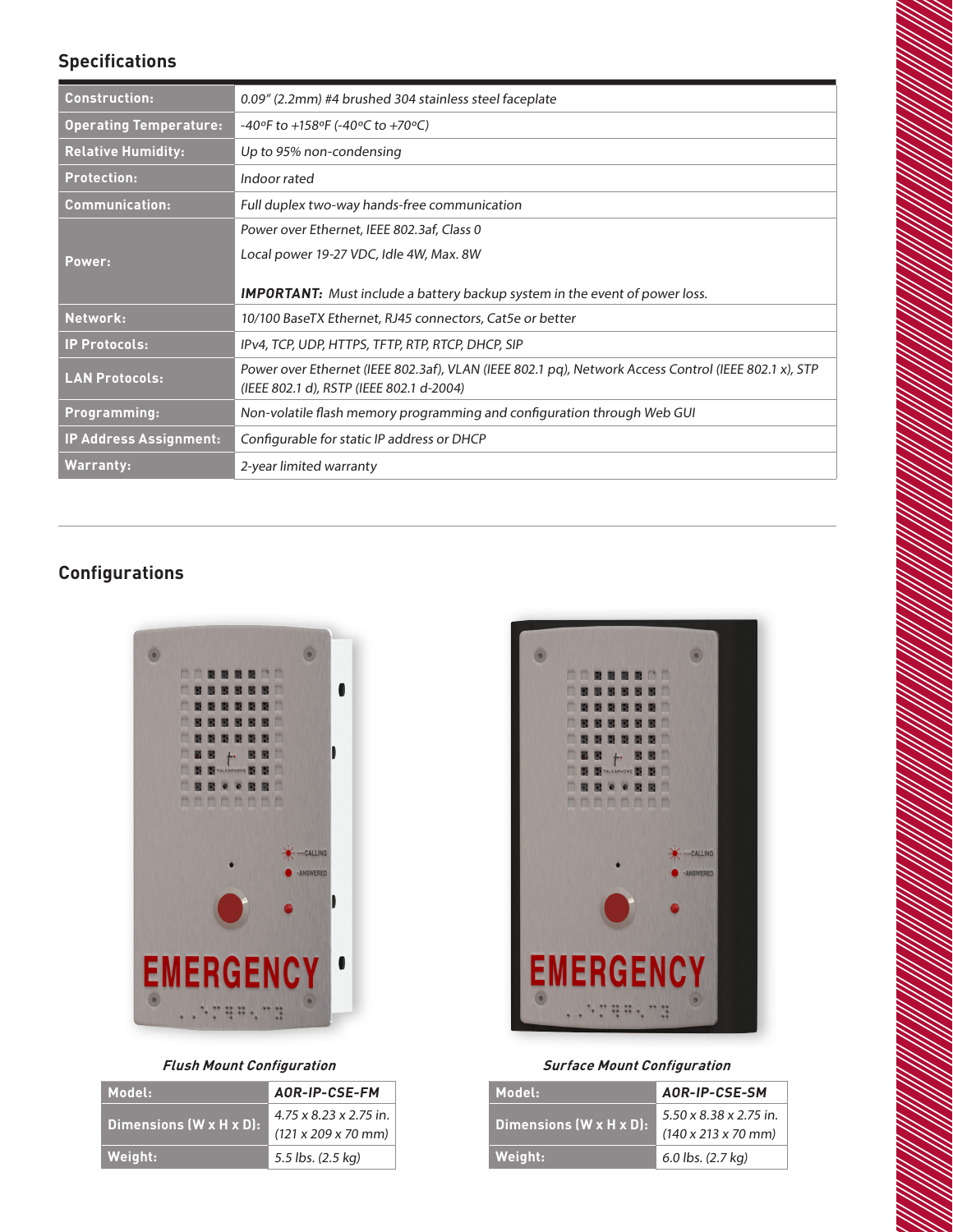#### **DIMENSIONAL DIAGRAMS**

All dimensions are in inches and are provided for reference only.

**AOR-IP-CSE-FM**



 $\overline{\phantom{a}}$ 

 2.00 4.25

 $\overline{\phantom{0}}$ 

REAR VIEW

REV. DESCRIPTION DATE APPROVED  $\sim$  $1.0$  MARKETING RELEASE 04/07/2020 K PATEL

 $\sim$  $\sim$ 

REV. DESCRIPTION DATE APPROVED  $1.001$  MARKETING RELEASE 0

K PATEL 04/07/2020 NAME DATE

COMMENTS: MFG APPR. ENG APPR. CHECKED DRAWN

FRONT VIEW  $\mathcal{L}$  8  $\mathcal{L}$  6  $\mathcal{L}$  5  $\mathcal{L}$  5  $\mathcal{L}$  5  $\mathcal{L}$  5  $\mathcal{L}$  5  $\mathcal{L}$  5  $\mathcal{L}$  5  $\mathcal{L}$  5  $\mathcal{L}$  5  $\mathcal{L}$  5  $\mathcal{L}$  5  $\mathcal{L}$  5  $\mathcal{L}$  5  $\mathcal{L}$  5  $\mathcal{L}$  5  $\mathcal{L}$  5  $\mathcal{L}$  5  $\mathcal{L}$  5